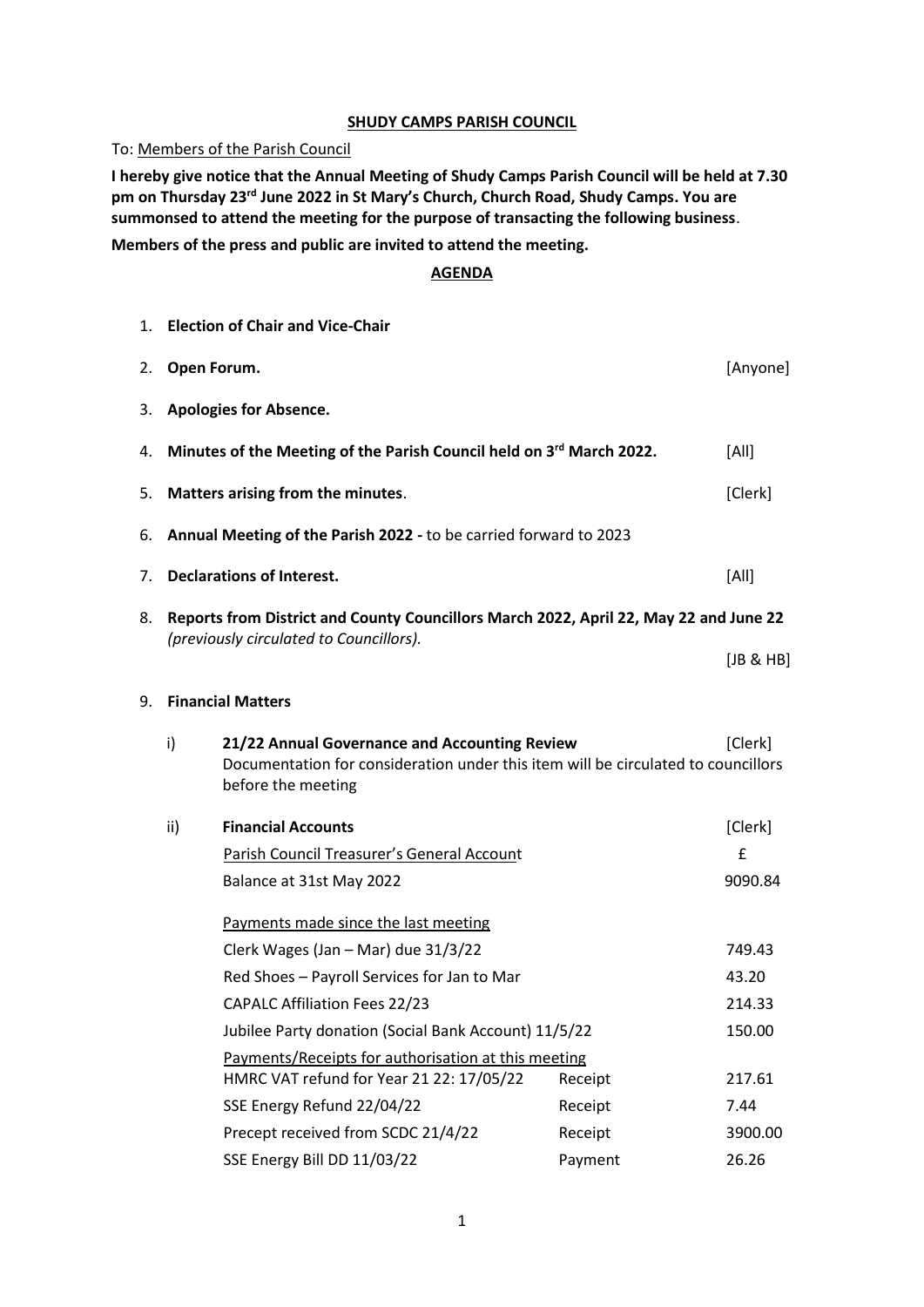|                                       | Gog Magog Mowers - Service                                                                                                                                                                                                                              | 131.10  |
|---------------------------------------|---------------------------------------------------------------------------------------------------------------------------------------------------------------------------------------------------------------------------------------------------------|---------|
|                                       | SCDC Dog Bin Emptying 22/23                                                                                                                                                                                                                             | 374.40  |
|                                       | Bitesize - Understanding Elections and the Clerk's Role                                                                                                                                                                                                 | 30.00   |
|                                       | Clerk April 22 to June 22 Salary                                                                                                                                                                                                                        | 749.43  |
|                                       | Clerk Mileage Claim 166 miles                                                                                                                                                                                                                           | 74.70   |
|                                       | <b>SCDC Election Cost 5 seats</b>                                                                                                                                                                                                                       | 75.00   |
|                                       | Parish Council Treasurer's Social Club Account                                                                                                                                                                                                          |         |
|                                       | Balance at 31 <sup>st</sup> May 2022                                                                                                                                                                                                                    | 8.00    |
|                                       | Parish Council Treasurer's s.106 Account<br>Balance at 31 <sup>st</sup> May 2022                                                                                                                                                                        | 8794.35 |
| $\mathsf{ii}$<br>iii)                 | Clerk Pay review: back dated to 1/4/22 - increase of 1.73 %<br>Leaving gift for John Haine                                                                                                                                                              |         |
|                                       | 10. Standing Orders including Code of Conduct and Financial Regulations - to approve the<br>Council's Standing Orders and Financial Regulations                                                                                                         | [Clerk] |
|                                       | 11. Planning matters.                                                                                                                                                                                                                                   | [All]   |
| i)                                    | 21/02235/FUL - The Oaks - replacement of existing dwelling with 2 bungalows -<br>applied for 14/05/2021 : REFUSED                                                                                                                                       |         |
| ii)                                   | Reference: 22/01430/S73 : Mill Green Meadow, Mill Green<br>S73 to vary condition 2 (Approved Drawings) of S/4498/19/FL (proposed<br>replacement dwelling) to allow for an alternative design                                                            |         |
| i)<br>ii)<br>v)                       | 12. Highways and Related Matters<br>Nosterfield End Phone box<br>Mobile Speed Sign purchase<br>iii) Jubilee Green- application for village green status<br>iv) Village sign repair<br>LHI Outcome<br>vi) Road Closure @ Mill Green 18/07/22 to 22/07/22 |         |
| i)<br>ii)<br>iii)<br>iv)<br>v)<br>vi) | 13. New Councillors Admin<br>IT admin (Handover from John Haine to Simon Powell)<br>Email addresses<br>Website (revise with new photo & bio)<br><b>Banking</b><br>Training<br>Holidays                                                                  |         |
|                                       |                                                                                                                                                                                                                                                         |         |
| 14. Fibre update                      |                                                                                                                                                                                                                                                         | [All]   |